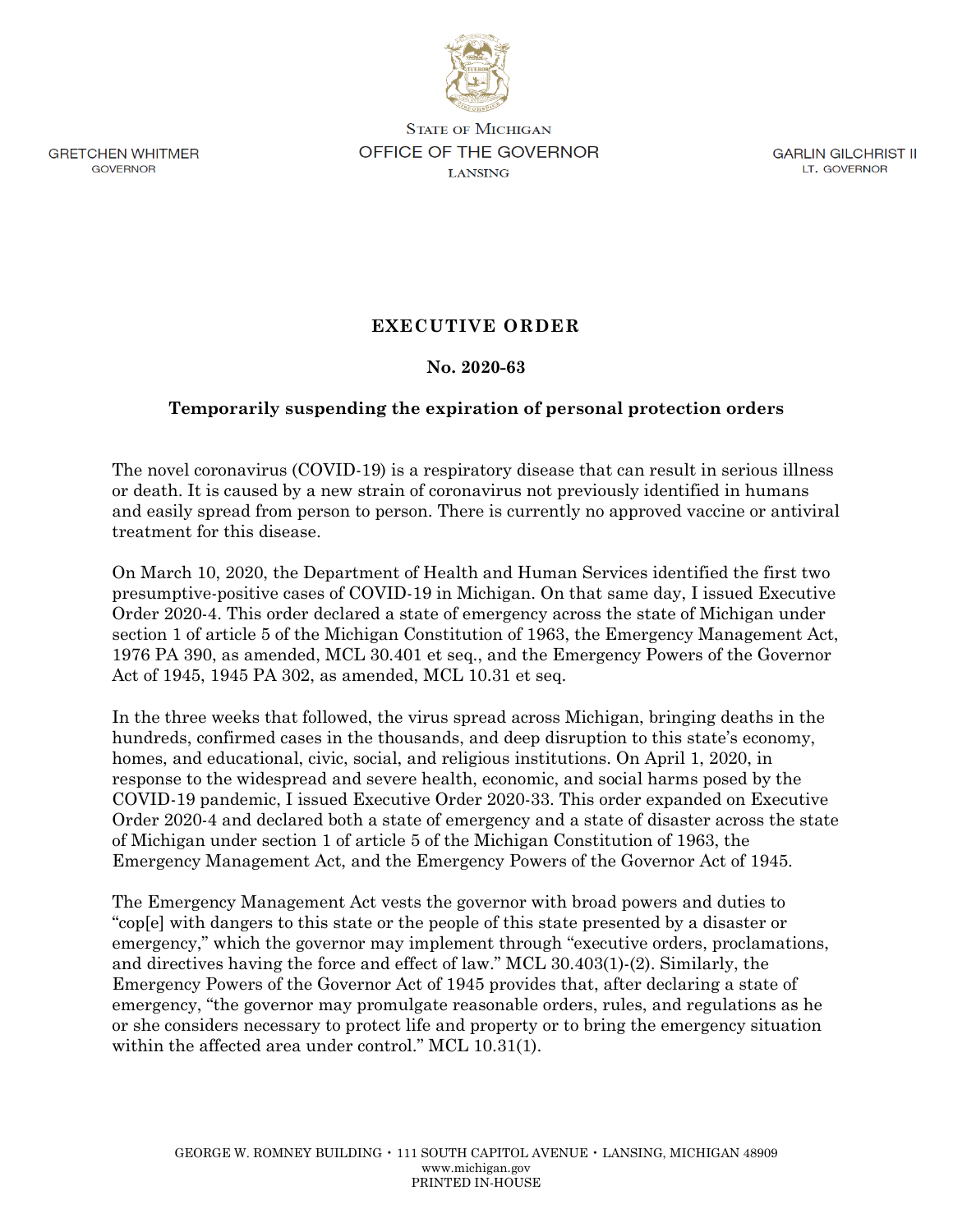In addition to the orders I have issued to help mitigate the effects of COVID-19, the Michigan Supreme Court has issued similar orders. On March 18, 2020, the Michigan Supreme Court issued Administrative Order 2020-2, directing trial courts to limit access to courtrooms and other spaces to no more than 10 persons, including staff, and to practice social distancing and limit court activity to essential functions. On April 10, 2020, the Michigan Supreme Court issued Administrative Order 2020-7, which extended its authorization to trial courts to continue operations for essential functions but also maintain social distancing practices and restrictions on allowing more than 10 persons to gather. As a result of these orders, many interactions that would occur by face-to-face encounter have become exceedingly difficult, and in some cases nearly impossible, including proceedings designed to protect vulnerable individuals.

One of the safest places to be during the COVID-19 pandemic is at home, away from person-to-person contact with those that may be a vector for the disease. For some, however, home can also be a place of danger. COVID-19 and measures necessary to limit the spread of the disease have created difficulties in accessing legal resources, institutional support, and financial resources.

Today, concurrent with this executive order, the Michigan Supreme Court is issuing Administrative Order 2020-11, which extends personal protection orders that would otherwise expire before June 1, 2020 until July 21, 2020.

Consistent with the Michigan Supreme Court's actions during this period of heightened vulnerability, I find it necessary and reasonable to temporarily suspend the expiration of personal protection orders.

Acting under the Michigan Constitution of 1963 and Michigan law, I order the following:

- 1. Consistent with Michigan Supreme Court Administrative Order No. 2020-11, all personal protection orders that would otherwise expire during the period from the date of the entry of this order through June 1, 2020 are extended, and now expire on July 21, 2020.
- 2. The court or law enforcement agency that entered the personal protection order in the law enforcement information network (LEIN) shall record the extension in LEIN, and, to the extent required by law, provide notice to the respondent of the extension.
- 3. At the time the court or law enforcement agency records the extension in LEIN, the court or law enforcement agency shall also inspect the LEIN entry to determine whether LEIN indicates that the personal protection order has been served on the respondent. If LEIN indicates that the personal protection order has been served, then the court or law enforcement agency shall modify the LEIN entry so that it indicates that the personal protection order has not yet been served on the respondent.
- 4. This order does not prohibit any objection to the extension of a personal protection order under the procedure described in Administrative Order No. 2020-11, bar any motion to modify or terminate a personal protection order, or prohibit a petitioner